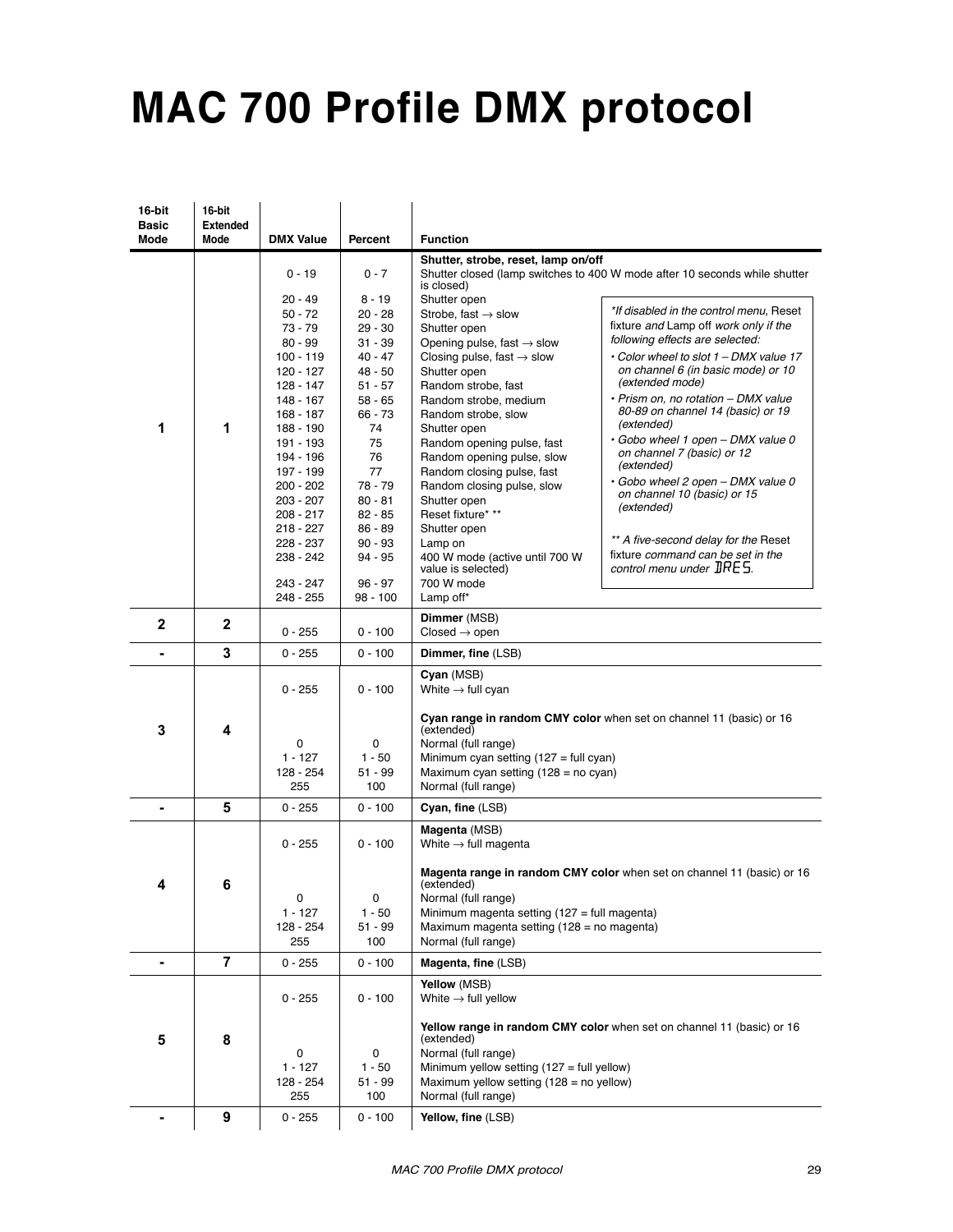| 16-bit<br><b>Basic</b> | 16-bit<br><b>Extended</b> |                        |                |                                                     |
|------------------------|---------------------------|------------------------|----------------|-----------------------------------------------------|
| Mode                   | Mode                      | <b>DMX Value</b>       | Percent        | <b>Function</b>                                     |
|                        |                           |                        |                | Color wheel (MSB)                                   |
|                        |                           |                        |                | Continuous scroll                                   |
|                        |                           | 0                      | $\mathbf 0$    | Open                                                |
|                        |                           | $1 - 16$               | $1 - 6$        | Open $\rightarrow$ slot 1                           |
|                        |                           | 17                     | $\overline{7}$ | Slot 1 (Blue 110)                                   |
|                        |                           | $18 - 33$              | $8 - 12$       | Slot $1 \rightarrow$ slot 2                         |
|                        |                           | 34                     | 13             | Slot 2 (Green 206 IAD)                              |
|                        |                           | $35 - 50$              | $14 - 19$      | Slot $2 \rightarrow$ slot 3                         |
|                        |                           | 51                     | 20             | Slot 3 (Pink 312)                                   |
|                        |                           | $52 - 67$              | 21 - 26<br>27  | Slot $3 \rightarrow$ slot 4                         |
|                        |                           | 68<br>69 - 84          | $28 - 32$      | Slot 4 (Orange 306M)<br>Slot 4 $\rightarrow$ slot 5 |
|                        |                           | 85                     | 33             | Slot 5 (Half minus green)                           |
|                        |                           | $86 - 101$             | 34 - 39        | Slot $5 \rightarrow$ slot 6                         |
|                        |                           | 102                    | 40             | Slot 6 (CTC 3200 - 4100K)                           |
|                        |                           | $103 - 118$            | 41 - 46        | Slot 6 $\rightarrow$ slot 7                         |
|                        |                           | 119                    | 47             | Slot 7 (CTC 5500 - 2800K)                           |
|                        |                           | 120 - 135              | 48 - 52        | Slot 7 $\rightarrow$ slot 8                         |
|                        |                           | 136                    | 53             | Slot 8 (Red 308)                                    |
|                        |                           | 137 - 152              | 54 - 59        | Slot 8 $\rightarrow$ open                           |
| 6                      | 10                        | 153                    | 60             | Open                                                |
|                        |                           |                        |                | Stepped scroll                                      |
|                        |                           |                        | $61 - 62$      | Slot 8 (Red 308)                                    |
|                        |                           | 154 - 158<br>159 - 163 | 63 - 64        | Slot 7 (CTC 5500 - 2800K)                           |
|                        |                           | $164 - 168$            | $65 - 66$      | Slot 6 (CTC 3200 - 4100K)                           |
|                        |                           | 169 - 173              | $67 - 68$      | Slot 5 (Half minus green)                           |
|                        |                           | 174 - 178              | 69 - 70        | Slot 4 (Orange 306M)                                |
|                        |                           | 179 - 183              | $71 - 72$      | Slot 3 (Pink 312)                                   |
|                        |                           | 184 - 188              | 73 - 74        | Slot 2 (Green 206 IAD)                              |
|                        |                           | 189 - 193              | $75 - 76$      | Slot 1 (Blue 110)                                   |
|                        |                           | 194 - 198              | $77 - 78$      | Open                                                |
|                        |                           |                        |                | Continuous rotation                                 |
|                        |                           | 199 - 219              | 79 - 86        | CW, fast $\rightarrow$ slow                         |
|                        |                           | 220 - 240              | 87 - 94        | CCW, slow $\rightarrow$ fast                        |
|                        |                           |                        |                |                                                     |
|                        |                           |                        |                | Random color                                        |
|                        |                           | 241 - 245              | $95 - 96$      | Fast                                                |
|                        |                           | 246 - 250              | $97 - 98$      | Medium                                              |
|                        |                           | 251 - 255              | 99 - 100       | Slow                                                |
|                        | 11                        | $0 - 255$              | $0 - 100$      | Color Wheel: fine (LSB)                             |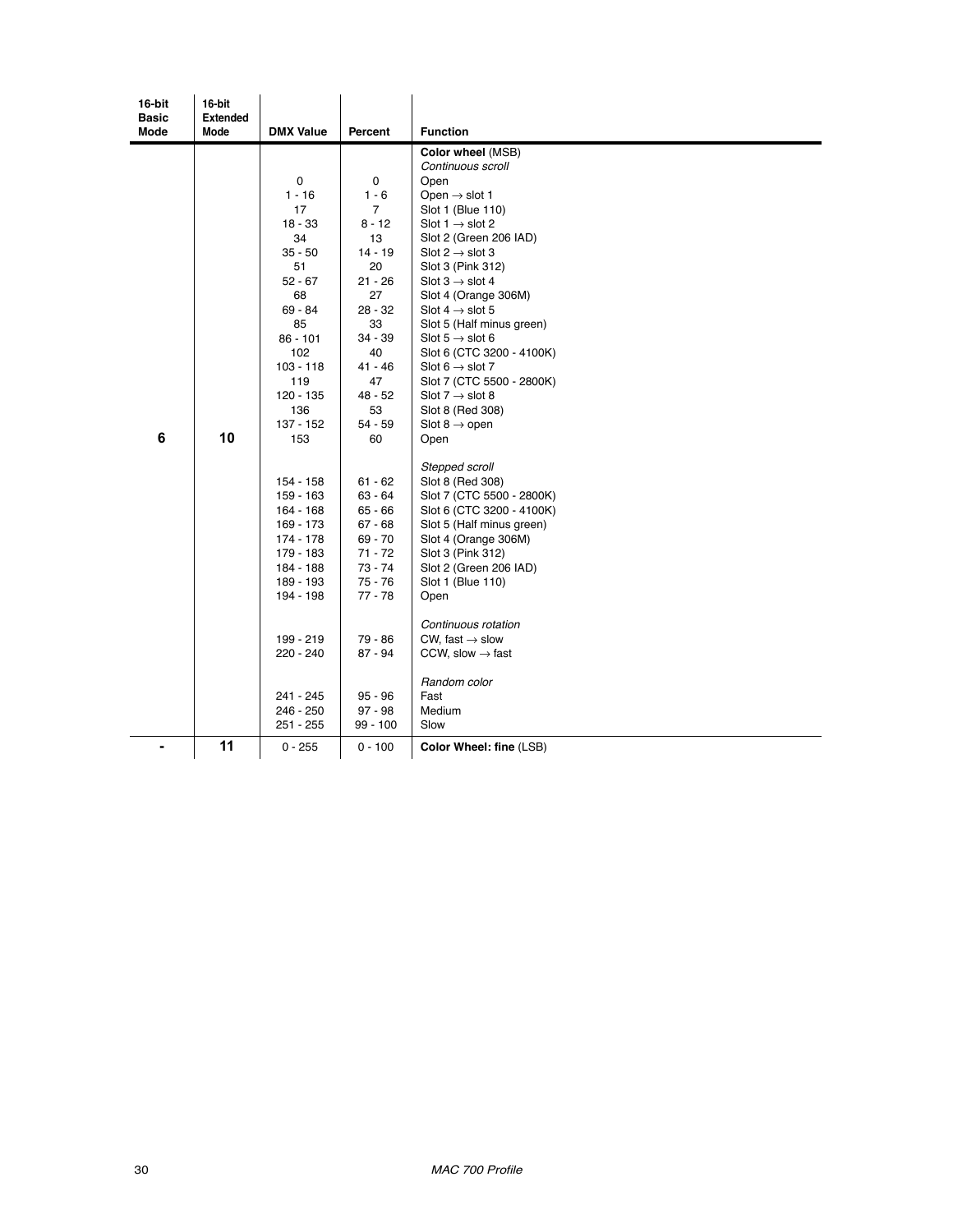| 16-bit<br><b>Basic</b> | 16-bit<br><b>Extended</b> |                          |                        |                                                                                                                       |
|------------------------|---------------------------|--------------------------|------------------------|-----------------------------------------------------------------------------------------------------------------------|
| <b>Mode</b>            | <b>Mode</b>               | <b>DMX Value</b>         | Percent                | <b>Function</b>                                                                                                       |
|                        |                           |                          |                        | Gobo wheel 1 (rotating gobos): gobo selection, shake, rotation                                                        |
|                        |                           |                          |                        | Indexed gobo: set angle on channel 8 (basic) or 13 (extended)                                                         |
|                        |                           | $0 - 11$                 | $0 - 4$                | Open                                                                                                                  |
|                        |                           | $12 - 15$                | 4 - 5                  | Gobo 1 (Spiral)                                                                                                       |
|                        |                           | $16 - 19$                | $6 - 7$                | Gobo 2 (Radial Circles)                                                                                               |
|                        |                           | $20 - 23$<br>$24 - 27$   | $7 - 9$<br>$9 - 10$    | Gobo 3 (Fused Dichro Red/Yellow)<br>Gobo 4 (Milky Way)                                                                |
|                        |                           | $28 - 31$                | $11 - 12$              | Gobo 5 (Water)                                                                                                        |
|                        |                           | $32 - 35$                | $12 - 13$              | Gobo 6 (Flames)                                                                                                       |
|                        |                           |                          |                        |                                                                                                                       |
|                        |                           |                          |                        | Select gobo with continuous gobo rotation: set gobo rotation speed on<br>channel 8 (basic) or 13 (extended)           |
|                        |                           | $36 - 39$                | $14 - 15$              | Gobo 1 (Spiral)                                                                                                       |
|                        |                           | $40 - 43$                | $15 - 16$              | Gobo 2 (Radial Circles)                                                                                               |
|                        |                           | $44 - 47$                | $17 - 18$              | Gobo 3 (Fused Dichro Red/Yellow)                                                                                      |
|                        |                           | $48 - 51$                | $18 - 20$              | Gobo 4 (Milky Way)                                                                                                    |
|                        |                           | $52 - 55$                | $20 - 21$              | Gobo 5 (Water)                                                                                                        |
|                        |                           | $56 - 59$                | $22 - 23$              | Gobo 6 (Flames)                                                                                                       |
| $\overline{7}$         | 12                        |                          |                        | Select gobo with indexed position and shake: set angle on channel 8 (basic)<br>or 13 (extended)                       |
|                        |                           | $60 - 71$                | $23 - 27$              | Gobo 1, slow $\rightarrow$ fast                                                                                       |
|                        |                           | $72 - 83$                | $28 - 32$              | Gobo 2, slow $\rightarrow$ fast                                                                                       |
|                        |                           | $84 - 95$                | $33 - 36$              | Gobo 3. slow $\rightarrow$ fast                                                                                       |
|                        |                           | $96 - 107$               | $37 - 41$              | Gobo 4. slow $\rightarrow$ fast                                                                                       |
|                        |                           | $108 - 119$              | $42 - 46$<br>$47 - 51$ | Gobo 5, slow $\rightarrow$ fast                                                                                       |
|                        |                           | 120 - 131                |                        | Gobo 6, slow $\rightarrow$ fast                                                                                       |
|                        |                           |                          |                        | Select gobo with continuous gobo rotation and shake: set gobo rotation speed<br>on channel 8 (basic) or 13 (extended) |
|                        |                           | 132 - 143                | $52 - 56$              | Gobo 6, slow $\rightarrow$ fast                                                                                       |
|                        |                           | 144 - 155                | $57 - 61$              | Gobo 5, slow $\rightarrow$ fast                                                                                       |
|                        |                           | 156 - 167<br>$168 - 179$ | $62 - 65$<br>$66 - 70$ | Gobo 4, slow $\rightarrow$ fast                                                                                       |
|                        |                           | 180 - 191                | 71 - 75                | Gobo 3, slow $\rightarrow$ fast<br>Gobo 2, slow $\rightarrow$ fast                                                    |
|                        |                           | 192 - 203                | $76 - 80$              | Gobo 1, slow $\rightarrow$ fast                                                                                       |
|                        |                           |                          |                        |                                                                                                                       |
|                        |                           |                          |                        | Gobo wheel scroll with continuous gobo rotation: set gobo rotation speed on                                           |
|                        |                           | 204 - 229                | $81 - 90$              | channel 8 (basic) or 13 (extended)<br>CW scroll, slow $\rightarrow$ fast                                              |
|                        |                           | 230 - 255                | $91 - 100$             | CCW scroll, fast $\rightarrow$ slow                                                                                   |
|                        |                           |                          |                        | Rotating gobo: indexing, speed (MSB)                                                                                  |
|                        |                           |                          |                        | If indexed gobo is selected on channel 7 (basic) or 12 (extended)                                                     |
|                        |                           | $0 - 255$                | $0 - 100$              | Rotating gobo indexing, $0 \rightarrow 395^{\circ}$                                                                   |
|                        |                           |                          |                        |                                                                                                                       |
| 8                      | 13                        |                          |                        | If continuous gobo rotation is selected on channel 7 (basic) or 12 (extended)                                         |
|                        |                           | $0 - 2$                  | 0                      | No rotation                                                                                                           |
|                        |                           | $3 - 127$                | $1 - 50$               | CW, slow $\rightarrow$ fast                                                                                           |
|                        |                           | 128 - 252                | $51 - 99$              | CCW, fast $\rightarrow$ slow                                                                                          |
|                        |                           | $253 - 255$              | 100                    | No rotation                                                                                                           |
| 9                      | 14                        | $0 - 255$                | $0 - 100$              | Rotating gobo, fine indexing (LSB)                                                                                    |
|                        |                           |                          |                        | If indexed gobo is selected on channel 7 (basic) or 12 (extended)                                                     |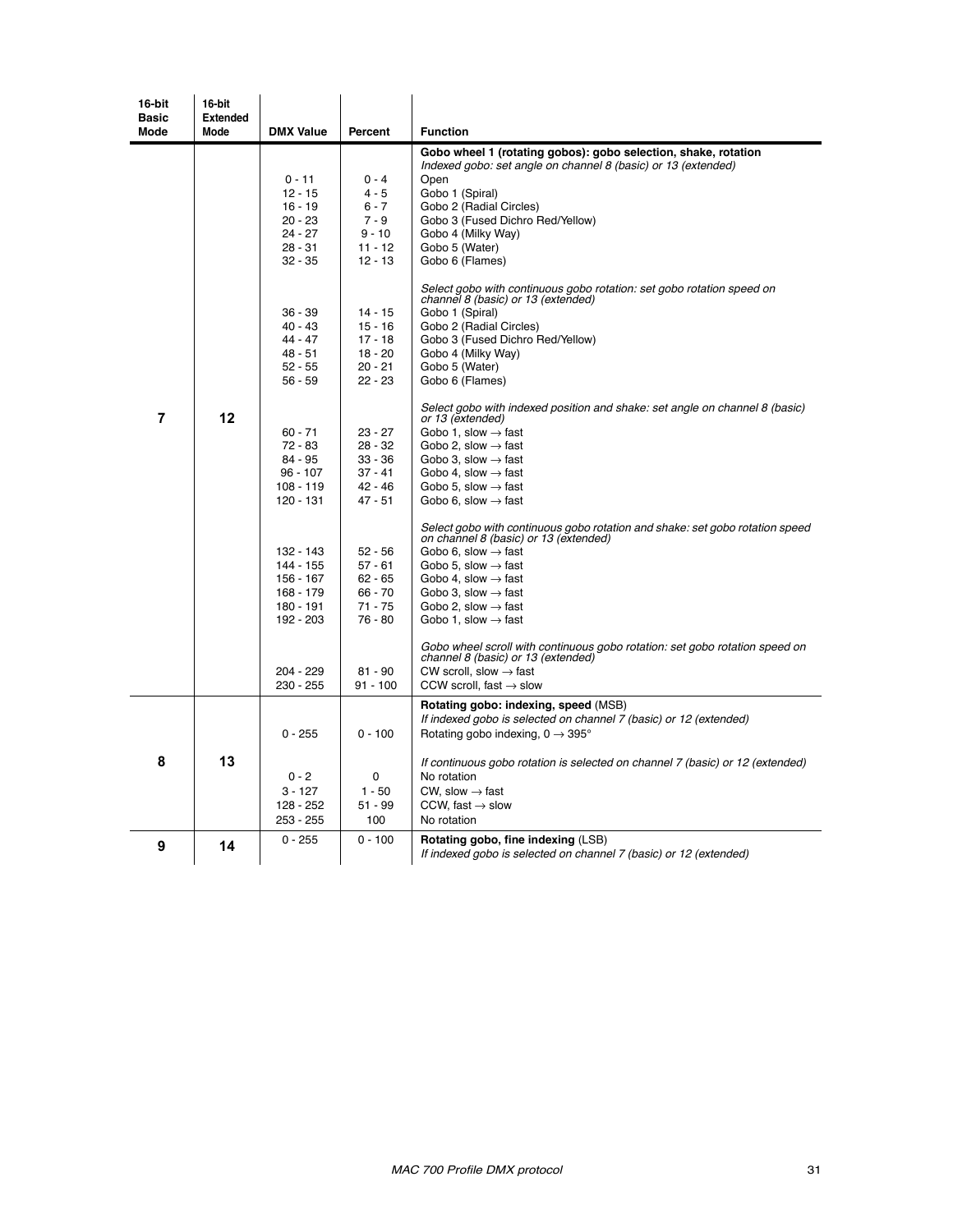| 16-bit       | 16-bit          |                        |                      |                                                                                                                                          |
|--------------|-----------------|------------------------|----------------------|------------------------------------------------------------------------------------------------------------------------------------------|
| <b>Basic</b> | <b>Extended</b> |                        | Percent              |                                                                                                                                          |
| Mode         | <b>Mode</b>     | <b>DMX Value</b>       |                      | <b>Function</b><br>Gobo wheel 2 (static gobos): gobo selection, wheel scroll, random gobo                                                |
|              |                 |                        |                      | Continuous scroll                                                                                                                        |
|              |                 | 0                      | 0                    | Open                                                                                                                                     |
|              |                 | $0 - 10$<br>11         | $1 - 3$<br>4         | Open $\rightarrow$ slot 1<br>Slot 1 (Crackle)                                                                                            |
|              |                 | 12 - 21                | 5 - 7                | Slot 1 $\rightarrow$ slot 2                                                                                                              |
|              |                 | 22                     | 8                    | Slot 2 (Triangles Small)                                                                                                                 |
|              |                 | $23 - 32$              | 9 - 12               | Slot $2 \rightarrow$ slot 3                                                                                                              |
|              |                 | 33<br>$34 - 43$        | 13<br>$14 - 16$      | Slot 3 (Tye Dye)<br>Slot $3 \rightarrow$ slot 4                                                                                          |
|              |                 | 44                     | 17                   | Slot 4 (Globo)                                                                                                                           |
|              |                 | 45 - 54                | $18 - 21$            | Slot $4 \rightarrow$ slot 5                                                                                                              |
|              |                 | 55<br>$56 - 65$        | 21<br>22 - 25        | Slot 5 (Worms)<br>Slot $5 \rightarrow$ slot 6                                                                                            |
|              |                 | 66                     | 26                   | Slot 6 (Bio)                                                                                                                             |
|              |                 | $67 - 76$              | 27 - 29              | Slot 6 $\rightarrow$ slot 7                                                                                                              |
|              |                 | 77                     | 30                   | Slot 7 (Leaf Breakup)                                                                                                                    |
|              |                 | 78 - 87<br>88          | 31 - 33<br>34        | Slot $7 \rightarrow$ slot 8<br>Slot 8 ("Les Mis" Whirl Pool)                                                                             |
|              |                 | 89 - 98                | 35 - 38              | Slot 8 $\rightarrow$ slot 9                                                                                                              |
|              |                 | 99                     | 39                   | Slot 9 (Two Tone)                                                                                                                        |
| 10           | 15              | 100 - 109<br>110 - 112 | $40 - 42$<br>43      | Slot $9 \rightarrow$ open<br>Open                                                                                                        |
|              |                 |                        |                      |                                                                                                                                          |
|              |                 |                        |                      | Stepped scroll                                                                                                                           |
|              |                 | 113 - 121              | $44 - 47$            | Slot 9 (Two Tone)                                                                                                                        |
|              |                 | 122 - 130<br>131 - 139 | 48 - 51<br>$52 - 54$ | Slot 8 ("Les Mis" Whirl Pool)<br>Slot 7 (Leaf Breakup)                                                                                   |
|              |                 | 140 - 148              | $55 - 58$            | Slot 6 (Bio)                                                                                                                             |
|              |                 | 149 - 157              | 59 - 61              | Slot 5 (Worms)                                                                                                                           |
|              |                 | 158 - 166              | $62 - 65$<br>66 - 69 | Slot 4 (Globo)                                                                                                                           |
|              |                 | 167 - 175<br>176 - 184 | 70 - 72              | Slot 3 (Tye Dye)<br>Slot 2 (Triangles Small)                                                                                             |
|              |                 | 185 - 193              | 73 - 76              | Slot 1 (Crackle)                                                                                                                         |
|              |                 | 194 - 202              | 77 - 79              | Open                                                                                                                                     |
|              |                 |                        |                      | Continuous wheel rotation                                                                                                                |
|              |                 | 203 - 221              | $80 - 87$            | CW, fast $\rightarrow$ slow                                                                                                              |
|              |                 | 222 - 240              | 88 - 94              | CCW, slow $\rightarrow$ fast                                                                                                             |
|              |                 |                        |                      | Random gobo                                                                                                                              |
|              |                 | 241 - 245              | $95 - 96$            | Fast                                                                                                                                     |
|              |                 | 246 - 250              | 97 - 98<br>99 - 100  | Medium<br>Slow                                                                                                                           |
|              |                 | 251 - 255              |                      |                                                                                                                                          |
|              |                 | $0 - 15$               | $0 - 5$              | Static gobo/color wheel macros, random CMY<br>No macro                                                                                   |
|              |                 | $16 - 55$              | $6 - 21$             | Static gobo wheel shake, slow $\rightarrow$ fast                                                                                         |
|              |                 | $56 - 95$              | 22 - 37              | Color wheel shake, slow $\rightarrow$ fast                                                                                               |
| 11           | 16              | $96 - 135$             | 37 - 53              | Static gobo wheel and color wheel shake, slow $\rightarrow$ fast                                                                         |
|              |                 |                        |                      | Random CMY (set min. or max. limits on channels 3, 4 & 5 (basic) or 4, 6 & 8                                                             |
|              |                 | 136 - 175              | 54 - 69              | (extended)<br>Fast                                                                                                                       |
|              |                 | $176 - 215$            | 70 - 84              | Medium                                                                                                                                   |
|              |                 | $216 - 255$            | 85 - 100             | Slow                                                                                                                                     |
|              |                 |                        |                      | Gobo animation wheel: position and function                                                                                              |
|              |                 | $0 - 9$<br>$10 - 19$   | 0 - 3<br>$4 - 7$     | Open<br>Horizontal indexed position: set indexing on 13 (basic) or 18 (extended)                                                         |
|              |                 | $20 - 29$              | $8 - 11$             | Vertical indexed position: set indexing on channel 13 (basic) or 18 (extended)                                                           |
| 12           |                 | $30 - 39$              | $12 - 15$            | Horizontal position, continuous rotation: set direction & speed on channel 13                                                            |
|              | 17              | 40 - 49                | $16 - 19$            | (basic) or 18 (extended)<br>Vertical position, continuous rotation: set direction & speed on channel 13                                  |
|              |                 |                        |                      | (basic) or 18 (extended)                                                                                                                 |
|              |                 | $50 - 139$             | 20 - 54              | Indexed angled position, horizontal $\rightarrow$ vertical: set indexing on channel 13<br>(basic) or 18 (extended)                       |
|              |                 | 140 - 229              | $55 - 89$            | Angled position, vertical $\rightarrow$ horizontal, continuous rotation: set direction &<br>speed on channel 13 (basic) or 18 (extended) |
|              |                 | 230 - 255              | $90 - 100$           | Open                                                                                                                                     |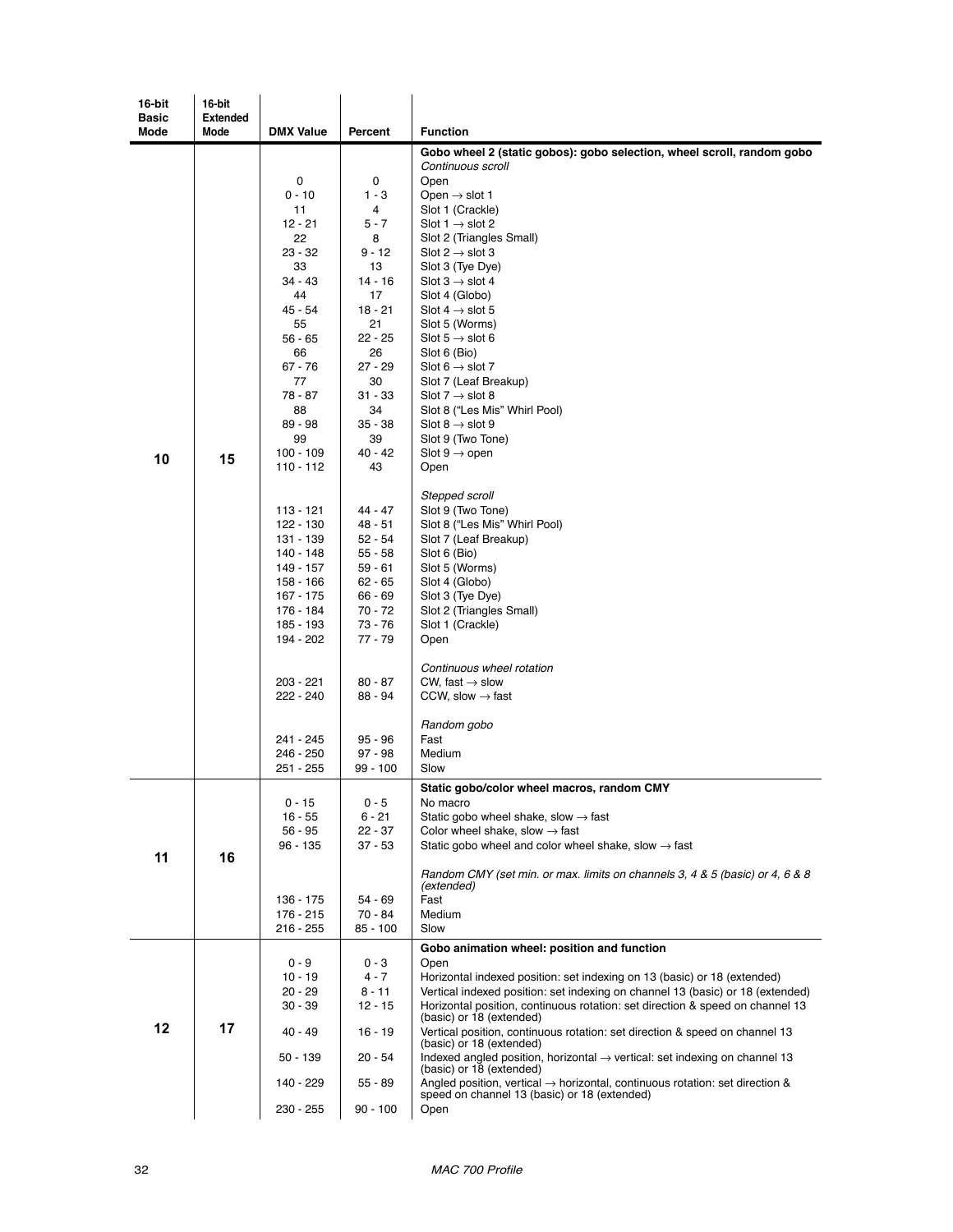| 16-bit<br><b>Basic</b> | 16-bit<br><b>Extended</b> |                                                                                                                |                                                                                      |                                                                                                                                                                                                                                                                                                                                                                                 |
|------------------------|---------------------------|----------------------------------------------------------------------------------------------------------------|--------------------------------------------------------------------------------------|---------------------------------------------------------------------------------------------------------------------------------------------------------------------------------------------------------------------------------------------------------------------------------------------------------------------------------------------------------------------------------|
| <b>Mode</b>            | Mode                      | <b>DMX Value</b>                                                                                               | Percent                                                                              | <b>Function</b>                                                                                                                                                                                                                                                                                                                                                                 |
| 13                     | 18                        | $0 - 255$<br>$0 - 2$<br>$3 - 127$<br>128 - 252<br>$253 - 255$                                                  | $0 - 100$<br>0<br>$1 - 50$<br>51 - 99<br>100                                         | Gobo animation wheel: indexed angled position, rotation direction and<br>speed<br>If indexed angled position is selected on channel 12 (basic) or 17 (extended)<br>Indexed angle, $min \rightarrow max$ .<br>Continuous rotation: set angle on channel 12 (basic) or 17 (extended)<br>No rotation<br>CCW, slow $\rightarrow$ fast<br>CW, fast $\rightarrow$ slow<br>No rotation |
| 14                     | 19                        | $0 - 19$<br>$20 - 79$<br>$80 - 89$<br>$90 - 149$<br>150 - 255                                                  | $0 - 7$<br>$8 - 31$<br>$31 - 35$<br>$35 - 58$<br>$59 - 100$                          | Prism<br>Prism off<br>Prism on, CCW rotation, fast $\rightarrow$ slow<br>Prism on, no rotation<br>Prism on, CW rotation, slow $\rightarrow$ fast<br>Prism off                                                                                                                                                                                                                   |
| 15                     | 20                        | $0 - 199$<br>$200 - 215$<br>$216 - 229$<br>$230 - 243$<br>244 - 246<br>247 - 249<br>$250 - 252$<br>$253 - 255$ | $0 - 77$<br>78 - 84<br>$85 - 89$<br>$90 - 94$<br>$95 - 96$<br>97<br>$98 - 99$<br>100 | Iris (MSB)<br>Open $\rightarrow$ closed<br>Closed<br>Opening pulse, fast $\rightarrow$ slow<br>Closing pulse, fast $\rightarrow$ slow<br>Random opening pulse, fast<br>Random opening pulse, slow<br>Random closing pulse, fast<br>Random closing pulse, slow                                                                                                                   |
| $\blacksquare$         | 21                        | $0 - 255$                                                                                                      | $0 - 100$                                                                            | Iris, fine $(LSB)$                                                                                                                                                                                                                                                                                                                                                              |
| 16                     | 22                        | $0 - 255$                                                                                                      | $0 - 100$                                                                            | Focus (MSB)<br>Infinity $\rightarrow$ near                                                                                                                                                                                                                                                                                                                                      |
|                        | 23                        | $0 - 255$                                                                                                      | $0 - 100$                                                                            | Focus, fine (LSB)                                                                                                                                                                                                                                                                                                                                                               |
| 17                     | 24                        | $0 - 255$                                                                                                      | $0 - 100$                                                                            | Zoom (MSB)<br>$Flood \rightarrow spot$                                                                                                                                                                                                                                                                                                                                          |
| $\blacksquare$         | 25                        | $0 - 255$                                                                                                      | $0 - 100$                                                                            | Zoom, fine (LSB)                                                                                                                                                                                                                                                                                                                                                                |
| 18                     | 26                        | $0 - 255$                                                                                                      | $0 - 100$                                                                            | Pan (MSB)<br>Left $\rightarrow$ right (128 = neutral)                                                                                                                                                                                                                                                                                                                           |
| 19                     | 27                        | $0 - 255$                                                                                                      | $0 - 100$                                                                            | Pan, fine (LSB)                                                                                                                                                                                                                                                                                                                                                                 |
| 20                     | 28                        | $0 - 255$                                                                                                      | $0 - 100$                                                                            | Tilt (MSB)<br>Left $\rightarrow$ right (128 = neutral)                                                                                                                                                                                                                                                                                                                          |
| 21                     | 29                        | $0 - 255$                                                                                                      | $0 - 100$                                                                            | Tilt, fine (LSB)                                                                                                                                                                                                                                                                                                                                                                |
| 22                     | 30                        | $0 - 2$<br>$3 - 242$<br>243 - 245<br>246 - 248<br>249 - 251<br>$252 - 255$                                     | $0 - 1$<br>$1 - 95$<br>96<br>$96 - 97$<br>98<br>$99 - 100$                           | Pan/tilt speed<br>Tracking<br>$Fast \rightarrow slow$ (vector control)<br>Tracking, $PTSP = SL$ DW (menu override)<br>Tracking, $P T \bar{S} P = \overline{N} \bar{Q} \overline{R} M$ (menu override)<br>Tracking, $PTSP = FR5T$ (menu override)<br>Blackout while moving                                                                                                       |